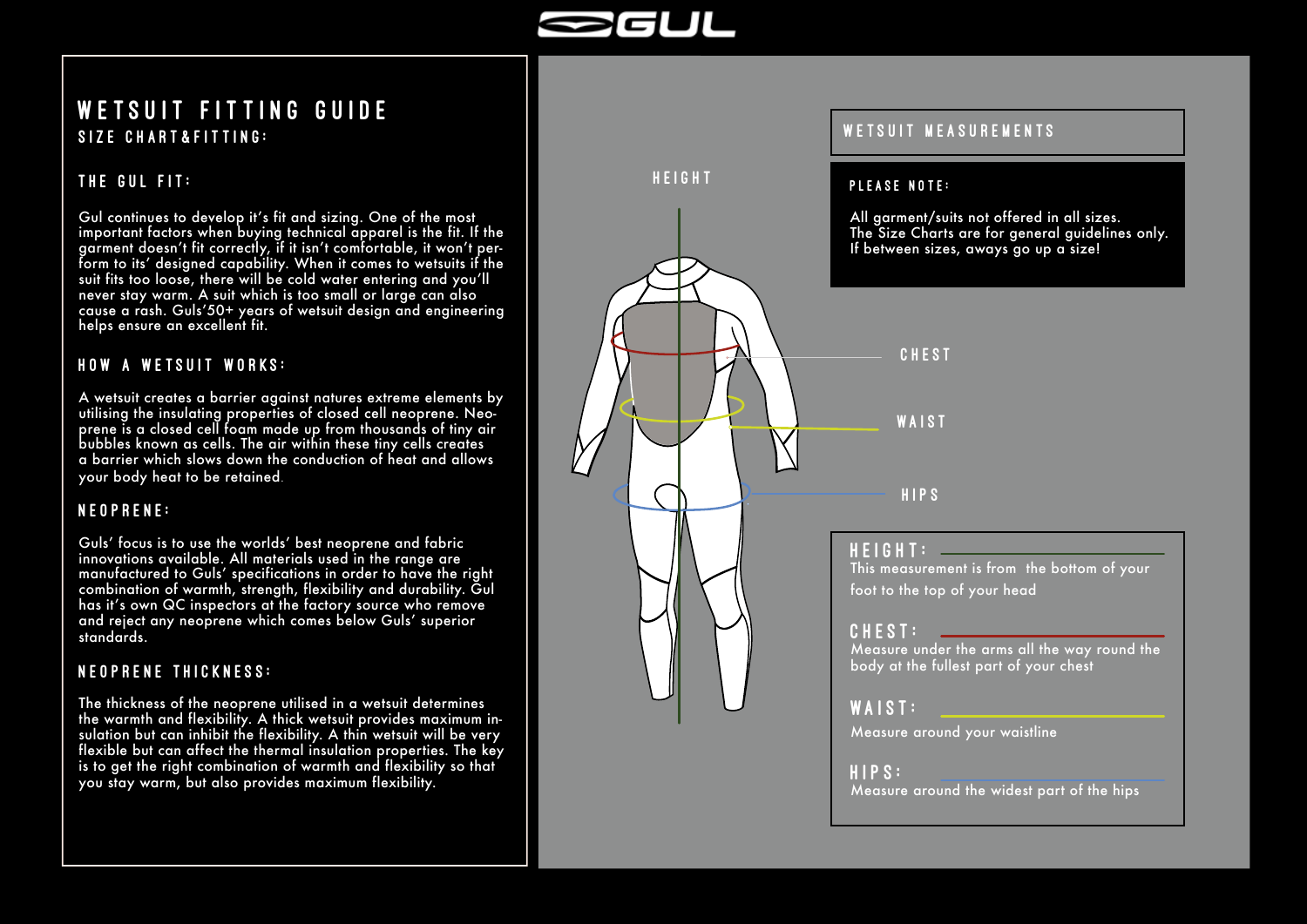# WETSUIT SIZE CHARTS *Mens, Ladies* & Junior

|          | <b>Size</b> | S.                                 | МS                                 | <b>MST</b>                      | М                                    | МT                              | ML                                           | <b>LS</b>                                                |                              | LT.                                                        | <b>XL</b>                           | <b>XLT</b>                         | <b>XXL</b>                         | <b>XXLT</b>                        |
|----------|-------------|------------------------------------|------------------------------------|---------------------------------|--------------------------------------|---------------------------------|----------------------------------------------|----------------------------------------------------------|------------------------------|------------------------------------------------------------|-------------------------------------|------------------------------------|------------------------------------|------------------------------------|
|          | Height      | $5'4'' - 5'6''$<br>$(162 - 167cm)$ | $5'6'' - 5'8''$<br>$(167 - 172cm)$ | $5'10" - 6'$<br>$(177 - 182cm)$ | $5'8'' - 5'10''$<br>$[172 - 177$ cm] | $5'10'' - 6'$                   | $5'10'' - 6'$<br>[177 - 182cm] [177 - 182cm] | $5'8'' - 5'10''$<br>$[172 - 177cm]$                      | 5'10'' - 6'<br>[177 - 182cm] | $6' - 6'2''$<br>[182 - 188cm]                              | $5'11'' - 6'1''$<br>$(180 - 185cm)$ | $6'1'' - 6'3''$<br>$(185 - 190cm)$ | $6'0'' - 6'2''$<br>$(183 - 188cm)$ | $6'3'' - 6'5''$<br>$(190 - 195cm)$ |
| WETSUITS | Waist       | 27'' - 29''<br>$[69 - 74$ cm       | $29'' - 31''$<br>$[74 - 79cm]$     | 29'' - 31''<br>[74 - 79cm]      | $31'' - 33''$<br>$[79 - 84cm]$       | 31" - 33"<br>[79 - 84cm]        | $33'' - 35''$<br>$[84 - 89cm]$               | $35'' - 37''$<br>(89 - 94cm)                             | 35'' - 37''<br>$[80 - 94cm]$ | $35^{\prime\prime}$ - $37^{\prime\prime}$<br>$[80 - 94$ cm | $37'' - 39''$<br>$(94 - 99cm)$      | $37'' - 39''$<br>$[94 - 99cm]$     | 39'' - 40''<br>$(99 - 102cm)$      | 39'' - 40''<br>$(99 - 102cm)$      |
| MENS     | Chest       | $34'' - 36''$<br>$[86 - 91$ cm]    | $36'' - 38''$<br>$[91cm - 97cm]$   | $36'' - 38''$<br>$[91 - 97$ cm  | $38'' - 40''$<br>$(97 - 102cm)$      | $38'' - 40''$<br>$[97 - 102$ cm | $40'' - 42''$                                | $42" - 44"$<br>$[102 - 107$ cm $]$ $[107$ cm - 112cm $]$ | $42" - 44"$<br>[107 - 112cm] | $42" - 44"$<br>[107 - 112cm]                               | $44" - 46"$<br>$[112 - 117cm]$      | $44" - 46"$<br>[112 - 117cm]       | $46'' - 48''$<br>[117 - 122cm]     | $46'' - 48''$<br>$[117 - 122cm]$   |

| <b>UK</b>         | 8                                  | 10                                 | 10T                                | 12                                 | 12T                                | 12/14                              | 14                                 | 16                                 | 18                                     | 20                                  | 22                                   | Euro 1:                                     |
|-------------------|------------------------------------|------------------------------------|------------------------------------|------------------------------------|------------------------------------|------------------------------------|------------------------------------|------------------------------------|----------------------------------------|-------------------------------------|--------------------------------------|---------------------------------------------|
| <b>USA</b>        | $\frac{1}{4}$                      | $\sigma$                           | 6                                  | 8                                  | 8                                  | 8/10                               | 10                                 | 12                                 | 14                                     | 16                                  | 18                                   | France                                      |
| Euro1             | 36                                 | 38                                 | 38                                 | 40                                 | 40                                 | 40/42                              | 42                                 | 44                                 | 46                                     | 48                                  | 50                                   | Spain,<br>Belgium                           |
| Euro <sub>2</sub> | 34                                 | 36                                 | 36                                 | 38                                 | 38                                 | 38/40                              | 40                                 | 42                                 | 44                                     | 46                                  | 48                                   | Portugal                                    |
| <b>ITA</b>        | 38                                 | 40                                 | 40                                 | 42                                 | 42                                 | 42/44                              | 44                                 | 46                                 | 48                                     | 50                                  | 52                                   | Euro 2:                                     |
| Height            | $5'4'' - 5'5''$<br>$[160 - 165cm]$ | $5'5'' - 5'6''$<br>$(165 - 167cm)$ | $5'6'' - 5'7''$<br>$(167 - 170cm)$ | $5'6'' - 5'7''$<br>$[167 - 170cm]$ | $5'7'' - 5'8''$<br>$(170 - 173cm)$ | $5'6'' - 5'7''$<br>$(167 - 170cm)$ | $5'7'' - 5'8''$<br>$[170 - 173cm]$ | $5'8'' - 5'9''$<br>$[173 - 176cm]$ | $5'8.5'' - 5'9.5''$<br>$[174 - 177cm]$ | $5'9'' - 5'10''$<br>$[176 - 177cm]$ | $5'10" - 5'11"$<br>$[177cm - 180cm]$ | Sweden<br>Denmark<br>Austria<br>Netherlands |
| Waist             | 22" - 24"<br>$[56 - 61cm]$         | $24'' - 26''$<br>$[61 - 66cm]$     | $24" - 26"$<br>$[61 - 66cm]$       | $26'' - 28''$<br>$[66 - 71cm]$     | $26'' - 28''$<br>$[66 - 71cm]$     | $26'' - 28''$<br>$[66 - 71cm]$     | $28'' - 30''$<br>$[71 - 76cm]$     | $30'' - 32''$<br>$[76cm - 81cm]$   | $32'' - 34''$<br>$[81cm - 86cm]$       | $34 - 36$<br>$[86cm-91cm]$          | $36 - 38$<br>$[91-97cm]$             | Czech Republic                              |
| <b>Chest</b>      | $30'' - 32''$<br>$[76 - 81cm]$     | $32'' - 34''$<br>$[81 - 86cm]$     | $32'' - 34''$<br>$[81 - 86cm]$     | $34'' - 36''$<br>$[86 - 91cm]$     | $34" - 36"$<br>$[86 - 91cm]$       | $34'' - 36''$<br>$[86 - 91cm]$     | $36'' - 38''$<br>$[91 - 97cm]$     | $38'' - 40''$<br>$(97 - 102cm)$    | $40'' - 42''$<br>$[102 - 107cm]$       | $42 - 44$<br>$[107cm-112cm]$        | $44 - 46$<br>$[112cm-117cm]$         |                                             |

SLINSLEM MELSOLLS SLIDSLEN WOTND

|             |              |              |             |                 |               |                 |                     | THE SIZE CHARTS ARE FOR GENERAL GUIDELINES ONLY.<br>IF IN BETWEEN SIZES ALWAYS GO UP! |              |              |              |  |  |  |
|-------------|--------------|--------------|-------------|-----------------|---------------|-----------------|---------------------|---------------------------------------------------------------------------------------|--------------|--------------|--------------|--|--|--|
| <b>Size</b> | T0           | T1           | Τ2          | TЗ              | <b>JXXXS</b>  | <b>JXXS</b>     | <b>JXS</b>          | JS.                                                                                   | <b>JM</b>    | JL           | <b>JXL</b>   |  |  |  |
| Age         | $0 - 1$      | $1 - 2$      | $2 - 3$     | $3 - 4$         | $4 - 5$       | $5 - 6$         | $7 - 8$             | $9 - 10$                                                                              | $11 - 12$    | $13 - 14$    | $14+$        |  |  |  |
| Height      | 2'5" (74cm)  | 2'10" (88cm) | 3'3" (99cm) | 3'5" (104cm)    | 3'10" (116cm) | 4'1" (124cm)    | 4'4" (132cm)        | 4'7" (140cm)                                                                          | 4'10 (146cm) | 5'1" (154cm) | 5'4" (162cm) |  |  |  |
| Waist       | $17"$ (43cm) | 18" (46cm)   | 19" (48cm)  | 20" (51cm)      | 20" (51cm)    | 21"(53cm)       | 22" (56cm)          | 23" (58cm)                                                                            | $24"$ (61cm) | 26''[66cm]   | 28"(71cm)    |  |  |  |
| Chest       | 18"(46cm)    | 19"(48cm)    | 20"(51cm)   | $21$ " $(53cm)$ | 23"(58cm)     | $4^{16}$ (61cm) | 26"(66cm)           | 28"[71cm]                                                                             | 29"(74cm)    | 31"[79cm]    | 33"(84cm)    |  |  |  |
| <b>Hips</b> | 20"(50cm)    | $21$ "(33cm) | 21"(53cm)   | 22"(56cm)       | 22"(56cm)     | 23"(58cm)       | $24^{\circ}$ [61cm] | 26"[66cm]                                                                             | 28"(71cm)    | 29"(74cm)    | 31"[79cm]    |  |  |  |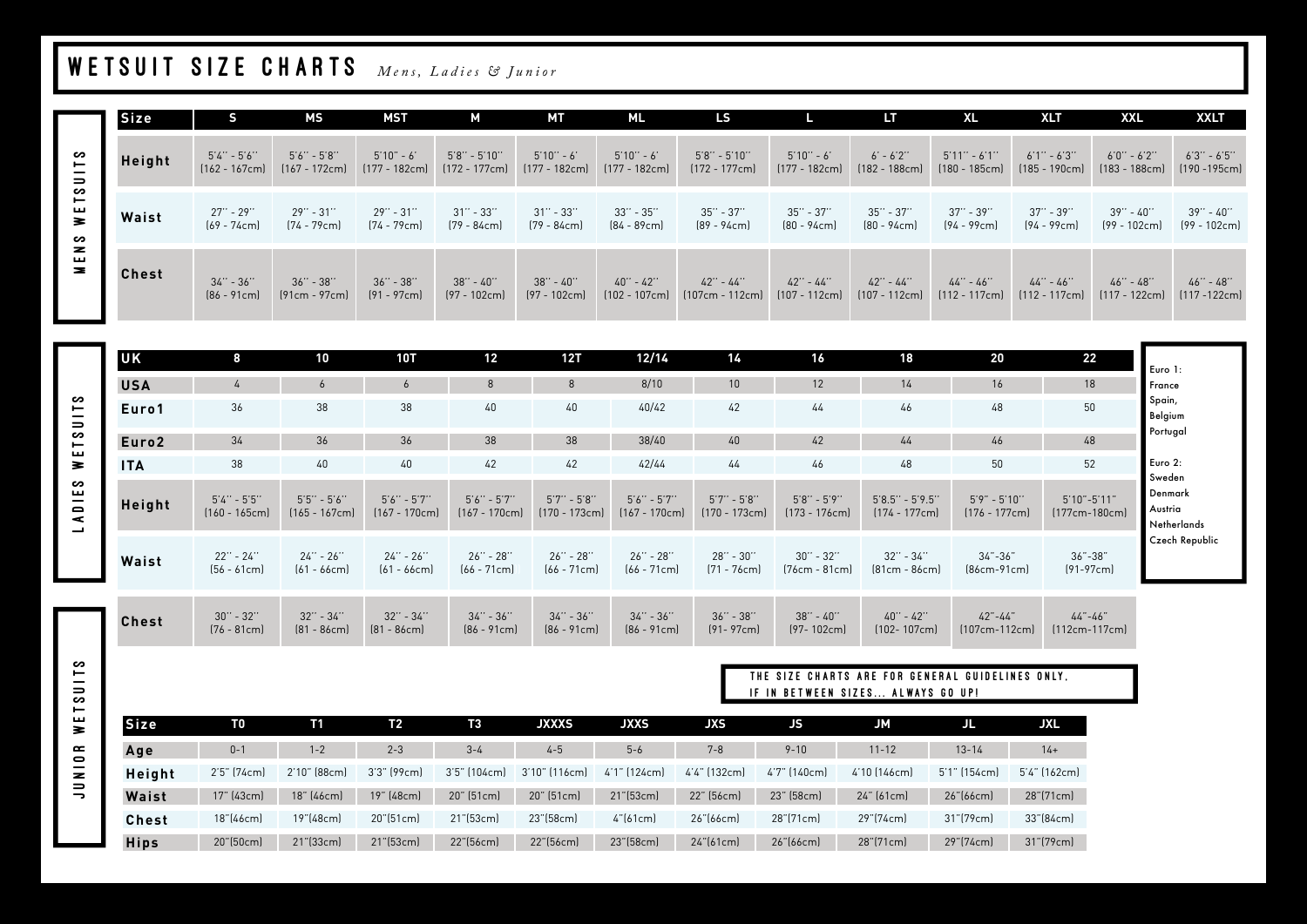# **DRYSUIT SIZE CHARTS** *Mens, Ladies* & Junior

MEN'S DRYSUITS

| Size         | S                 | М                | МB                |                  | <b>XL</b>         | <b>XXL</b>        |
|--------------|-------------------|------------------|-------------------|------------------|-------------------|-------------------|
| Height       | $5'5'' - 5'8''$   | $5'7'' - 5'11''$ | $5'7' - 5'11'$    | $5'10'' - 6'2''$ | $6'1'' - 6'4''$   | $6'3'' - 6'5''$   |
|              | $[165 - 172.5cm]$ | $[170 - 180$ cm] | $[170 - 180cm]$   | $[178 - 188cm]$  | $[185.5 - 193cm]$ | $[190 - 195.5cm]$ |
| Waist        | $28'' - 30''$     | $32'' - 34''$    | $36'' - 38''$     | $34'' - 36''$    | $36'' - 38''$     | $38'' - 40''$     |
|              | $[71 - 76$ cm]    | $[81 - 86cm]$    | $[91.5 - 96.5cm]$ | $[86 - 91.5cm]$  | $[91.5 - 96.5cm]$ | $(96 - 101.5cm)$  |
| <b>Chest</b> | $35'' - 38''$     | $38'' - 41''$    | $44'' - 47''$     | $41" - 44"$      | $44" - 47"$       | $47'' - 50'$      |
|              | $[89 - 96.5cm]$   | $(96cm - 104cm)$ | $[112 - 119cm]$   | $[104 - 112cm]$  | $[112 - 119cm]$   | $[119 - 127cm]$   |

| <b>SIZE</b>       | S                                  | М                                     | L                                  |
|-------------------|------------------------------------|---------------------------------------|------------------------------------|
| <b>UK</b>         | $8 - 10$                           | $12 - 14$                             | $16 - 18$                          |
| <b>USA</b>        | $4 - 6$                            | $12 - 14$                             | $16 - 18$                          |
| Euro1             | $36 - 38$                          | 38                                    | 38                                 |
| Euro <sub>2</sub> | $34 - 36$                          | 36                                    | 36                                 |
| <b>ITA</b>        | $38 - 40$                          | 40                                    | 40                                 |
| Height            | $5'1'' - 5'7''$<br>$(155 - 170cm)$ | $5'6'' - 5'11''$<br>$(167.5 - 180cm)$ | $5'8'' - 6''$<br>$[172.5 - 183cm]$ |
| Waist             | $24" - 28"$<br>$[61 - 71cm]$       | $28'' - 32''$<br>$[71 - 81cm]$        | $32'' - 36''$<br>$[81 - 91cm]$     |
| <b>Chest</b>      | $32'' - 36''$<br>$[81 - 91cm]$     | $36'' - 40''$<br>$[91 - 102cm]$       | $40'' - 44''$<br>$[102 - 112cm]$   |

LADIE'S DRYSUITS LADIE'S DRYSUITS

| Size         | <b>JXST</b>      | JS                | JM                |                 |
|--------------|------------------|-------------------|-------------------|-----------------|
| Height       | $4'5'' - 4'10''$ | $4'9''-5'2''$     | $5'1'' - 5'6''$   | 5'6''           |
|              | $[134 - 147$ cm  | $[145-157cm]$     | $[155 - 167$ cm   | [167cm]         |
| Waist        | $21.5 - 22.5$    | $22.5 - 24.5$     | $24.5 - 26.5$     | $26.5 - 28.5$   |
|              | $[55-57.5cm]$    | $[57.5 - 62.5cm]$ | $[62.5 - 67.5cm]$ | $[67.5 - 70cm]$ |
| <b>Chest</b> | $26 - 28$        | $28 - 30$         | $30 - 32$         | $32 - 34$ "     |
|              | $[66 - 71$ cm    | $[71 - 76$ cm]    | $[76 - 81$ cm]    | $[81-86cm]$     |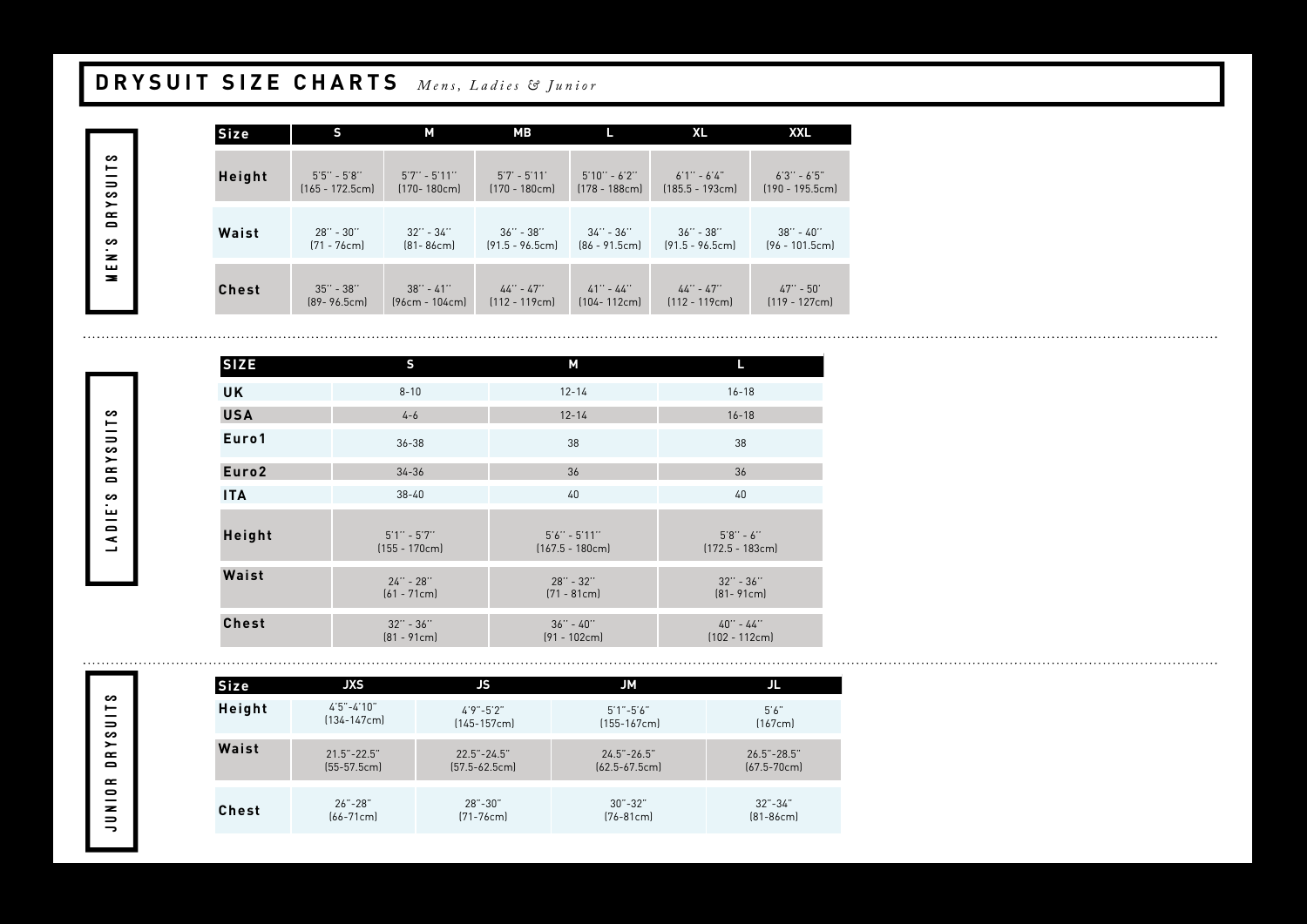# MARINE SIZE CHARTS

### MENS JACKETS / SPRAYTOPS **and the set of the set of the set of the set of the set of the set of the set of the set of the set of the set of the set of the set of the set of the set of the set of the set of the set of the s**

| <b>Size</b>  | XS                            |                             | М                             |                             | <b>XL</b>                       | XXL                              | Size  | <b>JXS</b>                    | JS                        | <b>JM</b>                   | JL                          |
|--------------|-------------------------------|-----------------------------|-------------------------------|-----------------------------|---------------------------------|----------------------------------|-------|-------------------------------|---------------------------|-----------------------------|-----------------------------|
| Waist        | $28" - 30"$<br>$[71 - 76$ cm] | $30 - 32$<br>$[76 - 81$ cm] | $32" - 34"$<br>$[81 - 86$ cm] | 34"-36"<br>$[86 - 91.5$ cm] | 36" - 38"<br>$[91.5 - 96.5$ cm] | $38" - 40"$<br>$[96 - 101.5$ cm] | Chest | $24" - 26"$<br>$[61 - 66$ cm] | 26"-28"<br>$[66 - 71$ cm] | 28" - 30"<br>$[71 - 76$ cm] | $30 - 32$<br>$[76 - 81$ cm] |
| <b>Chest</b> | 32" - 35"<br>$[81 - 89$ cm]   | 35"-38"<br>(89 - 96.5 cm)   | 38"-41"<br>(96 - 104 cm)      | $41 - 44$<br>(104 - 112 cm) | 44" - 47"<br>[112 -119 cm]      | 47" - 50"<br>$[119 - 127$ cm]    |       |                               |                           |                             |                             |

# LADIES JACKETS / SPRAYTOPS

| Size              | 8  | 10 | 12 | 14 | 16 | 18 |
|-------------------|----|----|----|----|----|----|
| Euro1             | 36 | 38 | 40 | 42 | 44 | 46 |
| Euro <sub>2</sub> | 34 | 36 | 38 | 40 | 42 | 4  |
| <b>USA</b>        | 4  | 6  | 8  | 10 | 12 | 14 |

### H I K E PAN TS

| <b>Size</b>  | s               | М                |                 | XL              | <b>XXL</b>      | <b>XXXL</b>      |
|--------------|-----------------|------------------|-----------------|-----------------|-----------------|------------------|
| Height       | $5'6'' - 5'8''$ | $5'8'' - 5'10''$ | $5'10" - 6"$    | $5'11" - 6'1"$  | $6' - 6'2$      | $6'2'' - 6'3'$   |
|              | $[167 - 172$ cm | $[172 - 177$ cm] | $[177 - 182$ cm | $[180 - 185$ cm | $[182 - 188$ cm | $[188 - 191$ cm] |
| <b>Chest</b> | $36" - 38"$     | 38"-40"          | $41" - 43"$     | 44"-46"         | 47" - 49"       | $50" - 52"$      |
|              | $[91 - 97$ cm   | $[97 - 102$ cm   | $[104 - 109$ cm | $[112 - 117$ cm | $(120 - 125$ cm | $[127 - 132$ cm] |
| Waist        | $29" - 31"$     | $31" - 33"$      | $35" - 37"$     | $37 - 39$       | $39" - 40"$     | $40 - 41$        |
|              | $[74 - 79$ cm   | $[79 - 84$ cm    | $[89 - 94$ cm]  | $[94 - 99$ cm]  | $(99 - 102$ cm  | $[102 - 104$ cm] |
| <b>Hips</b>  | $34 - 36$       | 36" - 38"        | 40"-42"         | 42" - 44"       | 44"-46"         | 46"-48"          |
|              | $[86 - 91$ cm   | $[91 - 97$ cm    | $[102 - 107$ cm | $[107 - 112$ cm | $[112 - 117$ cm | $[117 - 122$ cm  |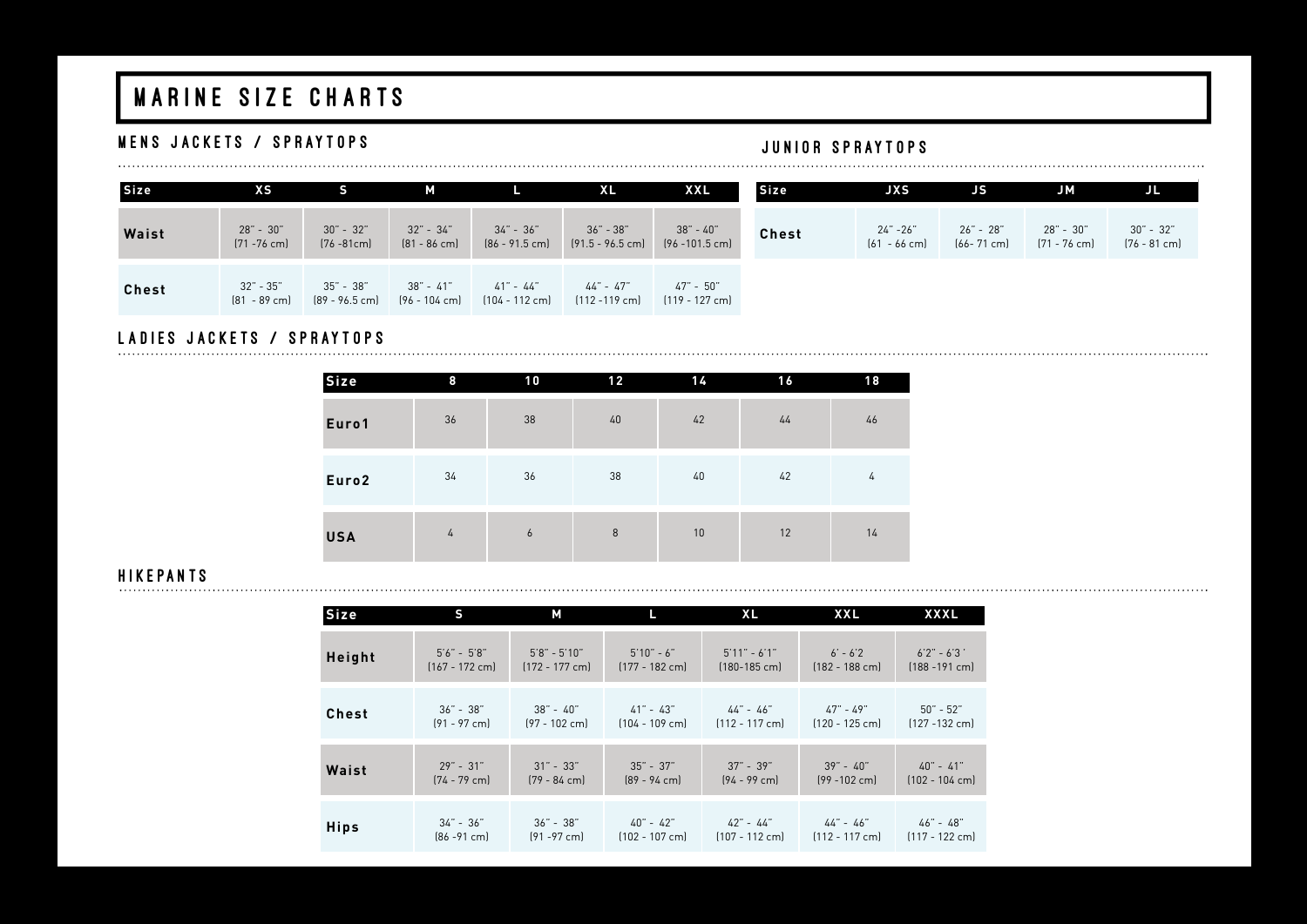# HARNESS & HIKE

#### **HARNESS**

| <b>Size</b> | JL                   | $S - M$          | $L - XL$         | <b>XXL</b>          |
|-------------|----------------------|------------------|------------------|---------------------|
| Height      | $5'2" - 5'6"$        | $5'5'' - 5'11''$ | $5'10" - 6'4"$   | $6'1'' - 6'5''$     |
|             | $[158 - 167.5$ cm    | $[165 - 180$ cm  | $[178 - 193$ cm] | $[185.5 - 195.5$ cm |
| Waist       | $27 - 30$ "          | $30 - 34$ "      | $34 - 38$        | $38 - 40'$          |
|             | $(69-30 \text{ cm})$ | $[76 - 86$ cm]   | $[86 - 96.5cm]$  | $(96.5 - 101.5$ cm  |

#### JUNIOR HIKE

| <b>Size</b>  | $JXS(7-8)$       | $JS(9-10)$       | JM (11-12)       | $JL$ (13-14)     |
|--------------|------------------|------------------|------------------|------------------|
| Height       | $4'4'' - 4'7''$  | $4'7'' - 4'10''$ | $4'10" - 5'1"$   | $5'1'' - 5'4''$  |
|              | $[132 - 140$ cm] | $[140 - 146$ cm] | $[146 - 154$ cm] | $[154 - 162$ cm] |
| <b>Chest</b> | $26" - 28"$      | $28" - 30"$      | $29" - 31"$      | $31" - 33"$      |
|              | $[66 - 71$ cm]   | $[71 - 76$ cm]   | $[74 - 79$ cm    | $[79 - 84$ cm]   |
| Waist        | $22" - 23"$      | $23" - 25"$      | $24" - 26"$      | $26" - 28"$      |
|              | $[56 - 58$ cm]   | $[58 - 64$ cm]   | $[61 - 66$ cm    | $[66 - 71$ cm    |
| <b>Hips</b>  | $24 - 26$        | $26" - 28"$      | $28" - 30"$      | $29" - 31"$      |
|              | $[61 - 66cm]$    | $[66 - 71$ cm]   | $[71 - 76$ cm    | $[74 - 79$ cm]   |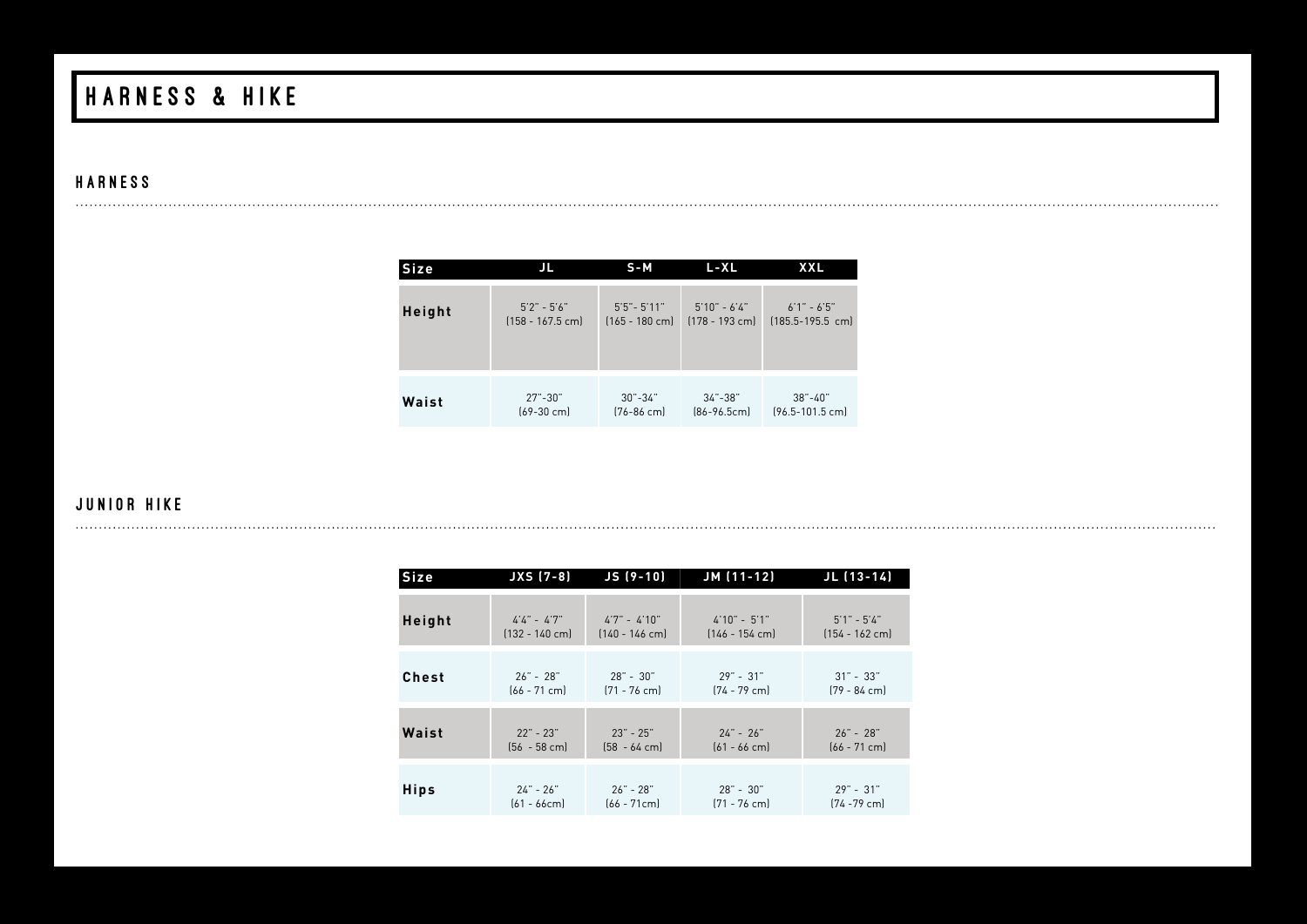# RASHVEST SIZE CHARTS *Mens, Ladies* & Junior

### MENS RASHVEST

| Size         | м                                                   |  | XXL |
|--------------|-----------------------------------------------------|--|-----|
| <b>Chest</b> | $34 - 36$ " 36" - 38" 38" - 40" 40" - 42" 42" - 44" |  |     |

# MENS LEGGINGS/SHORTS

| <b>Size</b> | м | ta kacamatan Ing Panalung Kabupatén Ing Kabu                | XXL |
|-------------|---|-------------------------------------------------------------|-----|
| Waist       |   | $30 - 32$ " $32 - 34$ " $34 - 36$ " $36 - 38$ " $38 - 40$ " |     |

# LADIES RASHVEST

| Size              | 8                            | 10                       | 12      | 14                                 | 16       | 18                                     |
|-------------------|------------------------------|--------------------------|---------|------------------------------------|----------|----------------------------------------|
| Euro1             | 36                           | 38                       | 40      | 42                                 | 44       | 46                                     |
| Euro <sub>2</sub> | 34                           | 36                       | 38      | 40                                 | 42       | 44                                     |
| <b>USA</b>        | $\overline{4}$               | $\overline{6}$           | 8       | 10                                 | 12       | 14                                     |
| <b>Chest</b>      | $30 - 32$ "<br>$[76 - 81$ cm | 32"-34"<br>$[81 - 86$ cm | 34"-36" | 36"-38"<br>$[86-91cm]$ $[91-97cm]$ | 38"- 40" | 40"- 42"<br>$[97-104cm]$ $[102-107cm]$ |

# JUNIOR RASHVEST

| Size         | JS.            | JM                  | Л              | <b>JXL</b>               |
|--------------|----------------|---------------------|----------------|--------------------------|
| Age          | $5 - 6$        | $7 - 8$             | $9 - 10$       | $11 - 12$                |
| <b>Chest</b> | 24"<br>[61 cm] | 26"<br>$[66$ cm $]$ | 28"<br>[71 cm] | 30"<br>$(76 \text{ cm})$ |

# ACCESSORIES *Hoods, Helmets & Gloves*

#### HOODS

| <b>Size</b> | χS           |              | м        |              |              |
|-------------|--------------|--------------|----------|--------------|--------------|
| <b>CM</b>   | $54 - 55$ cm | $55 - 56$ cm | 56-58 cm | $58 - 60$ cm | $60 - 62$ cm |

#### **HELMETS**

| Size. |              | S-M          |          | <b>Size</b> | S-M          | M-L          | L-XL         |
|-------|--------------|--------------|----------|-------------|--------------|--------------|--------------|
| CM    | $50 - 56$ cm | $54 - 60$ cm | 58-62 cm | <b>CM</b>   | $52 - 58$ cm | $54 - 60$ cm | $56 - 62$ cm |

### GLOVES ( )

| Size   | <b>JXS</b>     | JS            | <b>JM</b>        | IJL                | s                | М                  |                  | XL             |
|--------|----------------|---------------|------------------|--------------------|------------------|--------------------|------------------|----------------|
| CM     | $13 -$<br>14cm | $14-$<br>15cm | $15 -$<br>16.5cm | $16.5 -$<br>17.5cm | $17.5 -$<br>19cm | $19.0 -$<br>21.5cm | $21.5 -$<br>24cm | $24 -$<br>27cm |
| Inches | $5 - 5.5"$     | $5.5 - 6"$    | $6 - 6.5"$       | $6.5 - 7"$         | $7 - 7.5"$       | $7.5$ - $8.5$ "    | $8.5 - 9.5$ "    | $9.5 - 10.5$ " |

#### GLOVE FITTING



Gul gloves are sized according to width. To work out your size, we recommend you measure the dominant hand. for example your right hand if you are right handed, this will typically be larger. Using a tape measure, wrap the tape around your hand just below your knuckle this will be the widest part, make a fist, this should provide you with your size.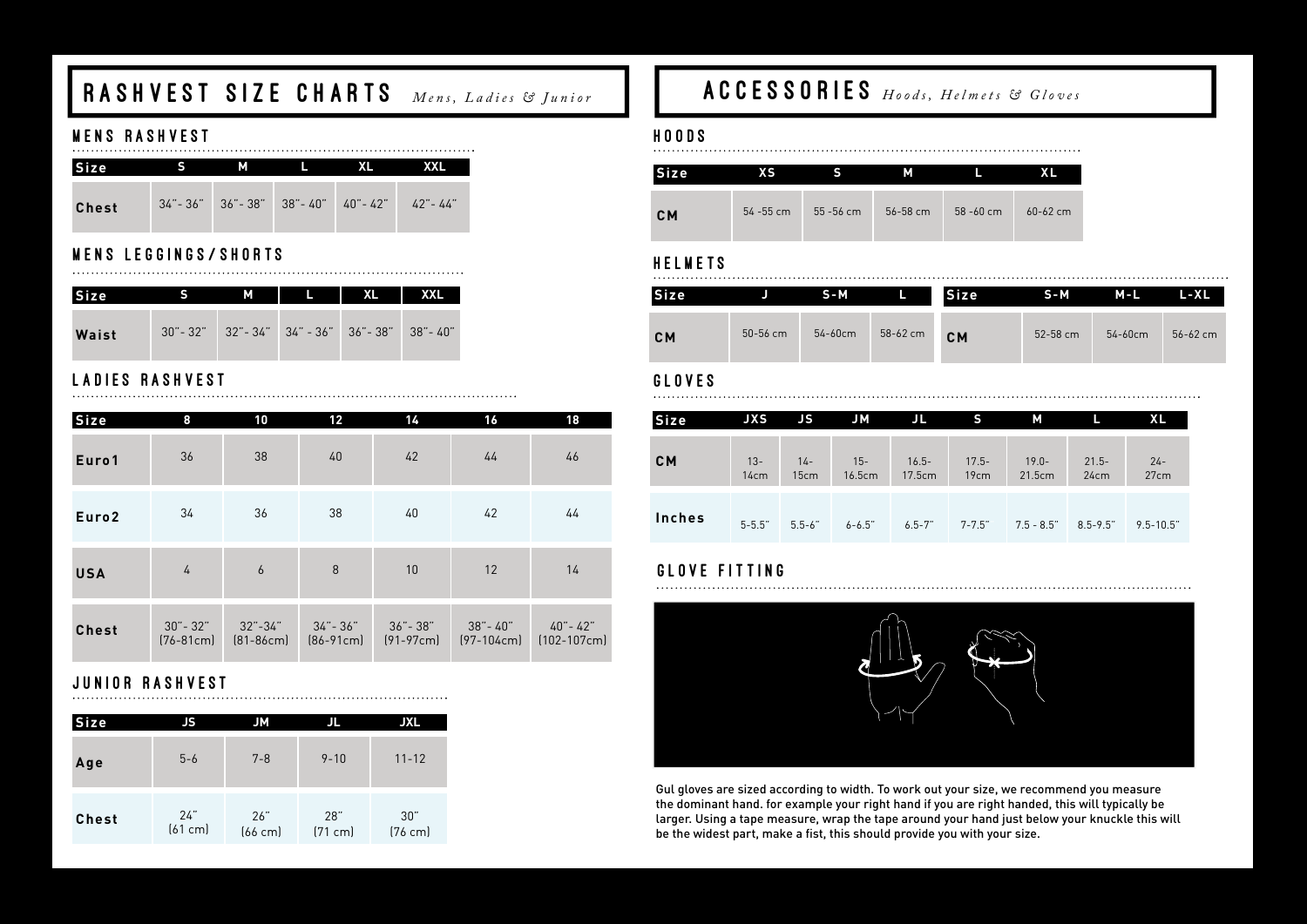# BOUYANCY AID SIZE CHARTS

### EVO2 (GM0382)

| Size                | XS<br>JNR | S         | М          | L         | <b>XL</b> | <b>XXL</b> |
|---------------------|-----------|-----------|------------|-----------|-----------|------------|
| Weight (KG)         | $30 - 40$ | $40 - 50$ | $50 - 60$  | $60 - 70$ | $70 - 90$ | $90+$      |
| Chest (CM)          | 65-80     | $75 - 95$ | $90 - 105$ | 110-115   | 115-120   | 120-140    |
| <b>Buoyancy (N)</b> | 35        | 40        | 40         | 45        | 50        | 50         |

### CODE ZERO (GM0379)

| <b>Size</b>         | JNR       | S         | М         | L       | <b>XL</b> | <b>XXL</b> | <b>XXXL</b> |
|---------------------|-----------|-----------|-----------|---------|-----------|------------|-------------|
| Weight (KG)         | $30 - 40$ | $40 - 60$ | $60 - 70$ | $70+$   | $70+$     | $70+$      | $70+$       |
| Chest (CM)          | 80-90     | $90 - 95$ | 95-105    | 105-115 | 115-125   | 125-135    | 135-145     |
| <b>Buoyancy (N)</b> | 35        | 40        | 45        | 50      | 50        | 50         | 50          |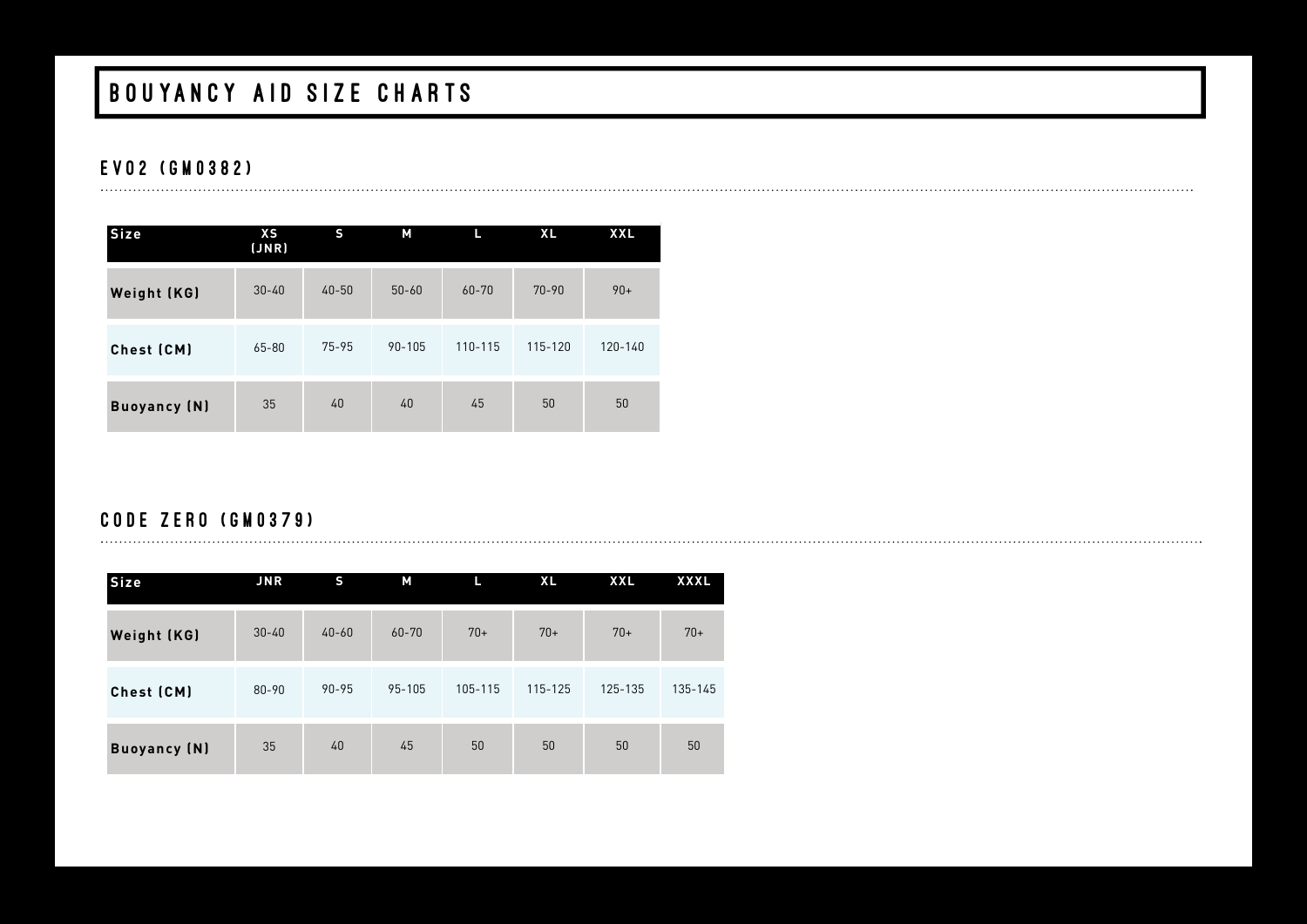# BOUYANCY AID SIZE CHARTS

### GARDA 50N (GM0002/ GM0162)

| <b>Size</b>         | <b>JNR</b> | S         | М         | П       | <b>XL</b> |
|---------------------|------------|-----------|-----------|---------|-----------|
| Weight (KG)         | $30 - 40$  | $40 - 60$ | $60 - 70$ | $70+$   | $70+$     |
| Chest (CM)          | 76-86      | 86-96     | 96-106    | 106-116 | 116-127   |
| <b>Buoyancy (N)</b> | 50         | 50        | 50        | 50      | 50        |

### DARTMOUTH 100N (GM0346)

| <b>Size</b>         | <b>BABY</b> | <b>TODDLER</b> | <b>CHILD</b> | JUNIOR    |
|---------------------|-------------|----------------|--------------|-----------|
| Weight (KG)         | $10 - 15$   | $15 - 20$      | $20 - 30$    | $30 - 40$ |
| Chest (CM)          | < 57        | $57 - 65$      | $65 - 70$    | $65 - 77$ |
| <b>Buoyancy</b> (N) | 30          | 30             | 40           | 50        |

### GAMMA 50N (GM0380)

| Size                | JS        | JNR       | S         | М         | L         | <b>XL</b> | XXL     |
|---------------------|-----------|-----------|-----------|-----------|-----------|-----------|---------|
| Weight (KG)         | $30 - 40$ | $40 - 50$ | $50 - 60$ | $60 - 70$ | $70 - 90$ | $90+$     | $90+$   |
| Chest (CM)          | 90-105    | 105-110   | 110-115   | 115-120   | 120-140   | 125-150   | 145-160 |
| <b>Buoyancy (N)</b> | 35        | 40        | 40        | 45        | 50        | 50        | 50      |

### **REC VEST (GK0007)**

| <b>Size</b>         | JNR       | $S - M$   | L-XL    |
|---------------------|-----------|-----------|---------|
| Weight (KG)         | $30 - 40$ | $40 - 70$ | $70+$   |
| Chest (CM)          | 76-86     | 86-106    | 106-127 |
| <b>Buoyancy (N)</b> | 35        | 45        | 50      |